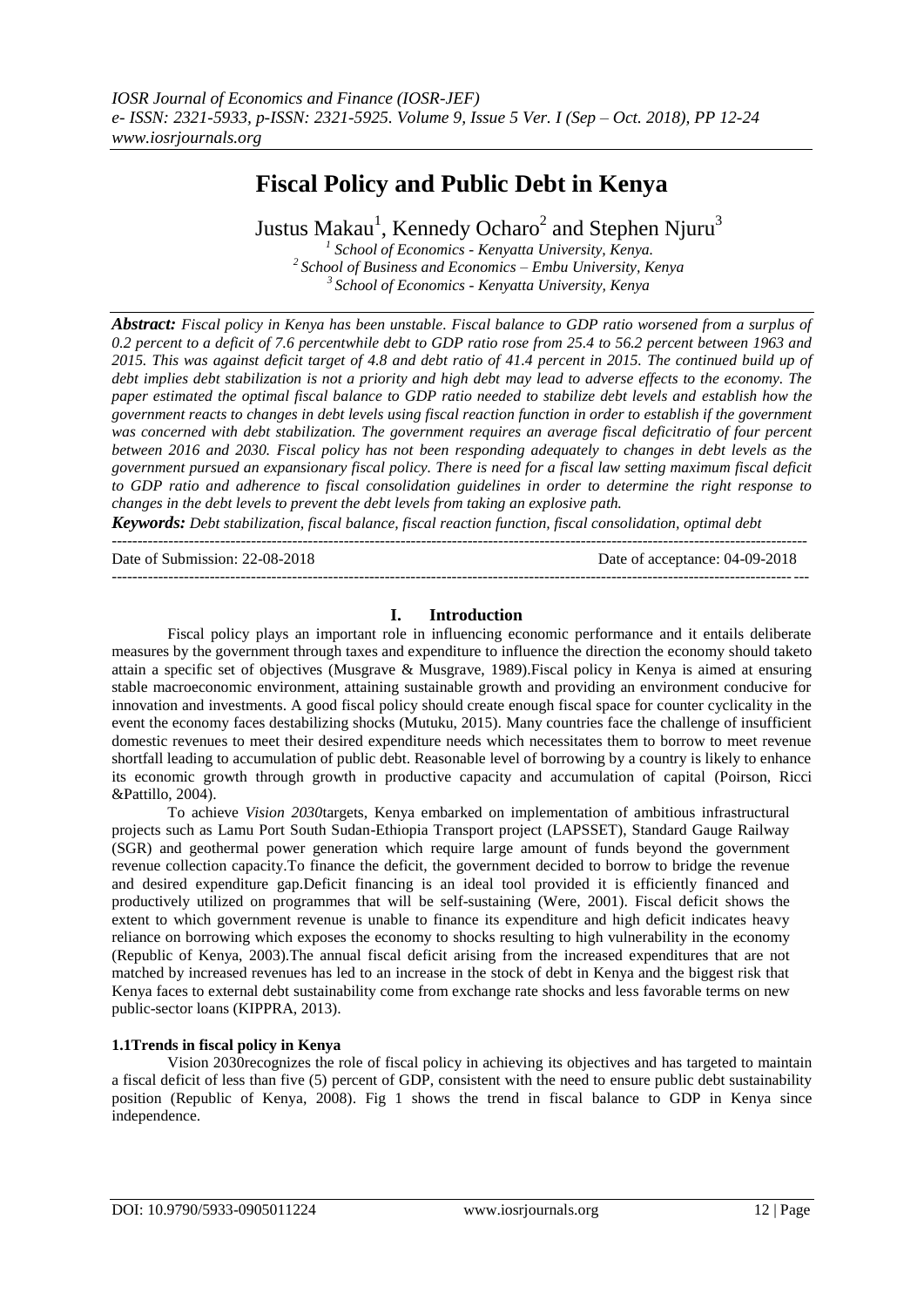

**Figure 1: Trends in Kenya's fiscal balance to GDP ratio**

Fig 1shows that Kenya has experienced unstable fiscal policy with an average fiscal balance (deficit)to GDP ratio of 4.7 percent between 1963 and 2015. The instability in fiscal policy can be attributed to several shocks which sometimes required government intervention through fiscal policy. These shocks include the oil price shocks of 1973/74 and 1979/80 (Republic of Kenya, 1975 and 1981), droughts (Republic of Kenya, 1985 and 2001), Gulf crisis which led to increase in oil prices, fall in tourism earnings, exchange rate depreciation and high interest rates (Republic of Kenya, 1992), post-election violence of 2007/2008, the global financial and economic crisis of 2008 and the high international oil and food prices (Republic of Kenya, 2009). These shocks had adverse impacts on the economy by affecting government revenues and expenditures.The instability in the fiscal balance has contributed to the weak economic performance by accumulating high public debt and the associated high interest rates (Republic of Kenya, 2003).

#### **1.2 Trends of Public Debt in Kenya**

Debt to GDP ratio is a measure of a country"s indebtedness and is used by investors to measure the ability of a country to make future payments on its debt, which affects the country "s borrowing costs and government bond yields. A country"s historical fiscal performance helps to inform the assessment of what constitutes an optimal public debt policy (Oviedo & Mendoza, 2004). The size and structure of the public debt in Kenya has increased and changed overtime necessitated by the need to source for affordable loans with less risks in order to finance development projects to meet the country"s long term development goals. Analysis of the current composition of the public debt and its maturity structure is relevant to access the vulnerability of a country to a debt crisis (World Bank, 2007) and in turn determines the optimal public debt policy given the cost and risk of the public debt portfolio (Mupunga & Roux, 2015). Fig 2 shows the trend of Kenya"s debt to GDP ratio since independence.



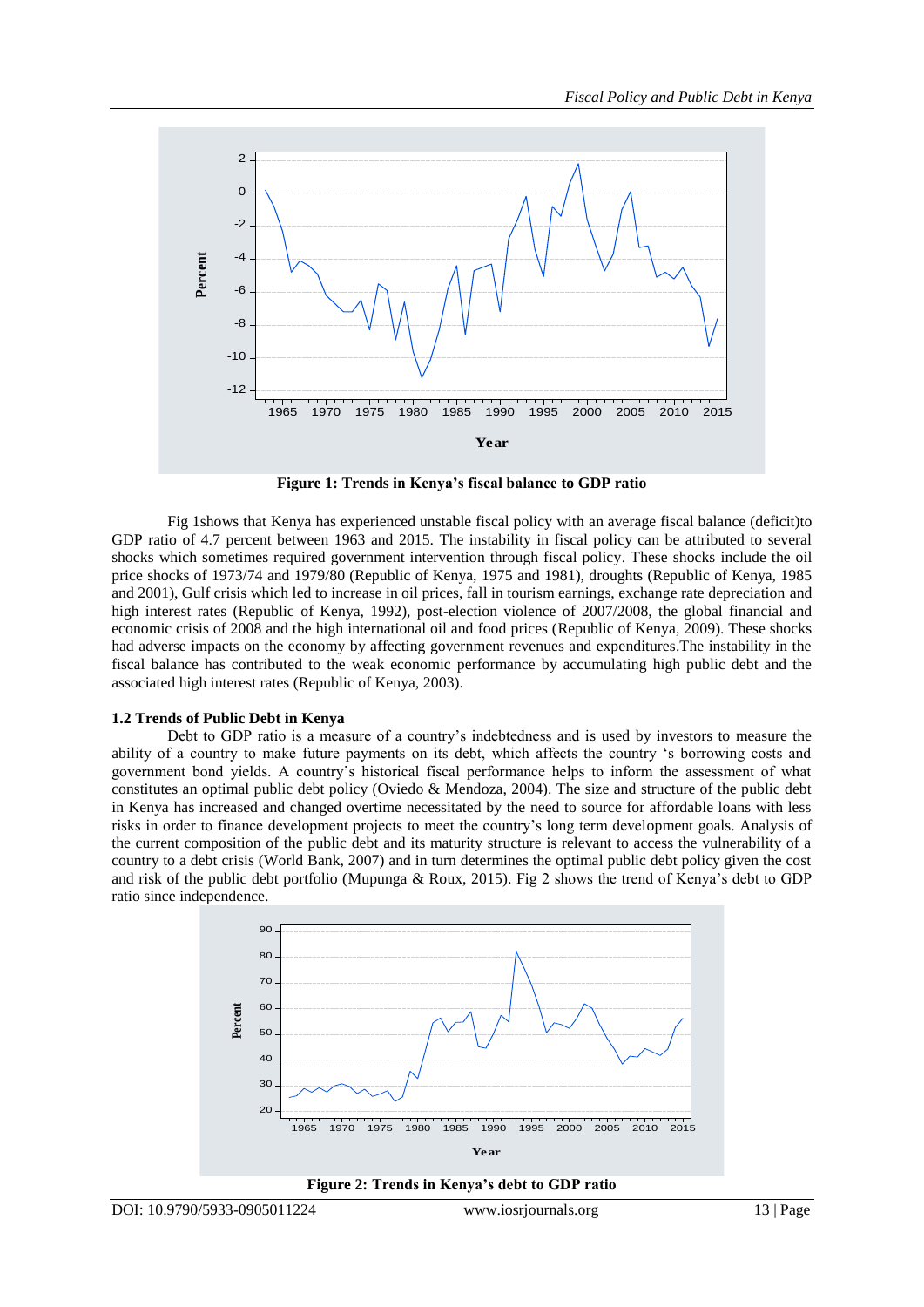The debt to GDP ratio averaged 28.1 percent between 1963 and 1970 with domestic and external debt averaging 7.2 percent and 21 percent of GDP respectively. During this period, the market conditions in Kenya did not allow for increase in internal debt and all new loans were obtained from external sources (Republic of Kenya, 1968). The average debt to GDP ratio rose to 28.3 percent between 1971 and 1980, with domestic and external debt averaging 13 percent and 15.3 percent of GDP respectively. This period was associated with the oil shocks and coffee boom. Between 1981and 1990, the debt levels averaged 51.3 percent, with domestic and external debt averaging 15.5 percent and 35.8 percent of GDP respectively with the sharp increase partly attributed to political instability of 1982 and Structural Adjustment Programmes (SAPs) recommended by the World Bank and IMF since 1988.

The debt levels between 1991 and 2002 averaged 60.8 percent, a 10 percent point increase, with the external and domestic debt averaging 44.8 percent and 16.0 percent respectively. This period is associated with economic uncertainty due to the 1992 and 2002 multiparty elections, the Goldenberg scandal and suspension of foreign aid leading to foreign exchange crisis and the rapid depreciation of the Kenya Shilling against the major currencies resulting to an increase in nominal debt (Republic of Kenya, 1993).The period between 2003 and 2007 coincided with the implementation of Economic Recovery Strategy (ERS) for wealth creation which led to improvement of the country"s debt position due to stable macroeconomic environment following low levels of inflation, limited public sector deficits, stable exchange rate and low interest rates (Republic of Kenya, 2008). During this period, the debt to GDP ratio averaged 49 percent of GDP with domestic and external debt averaging 21.3 percent and 27.7 percent of GDP respectively. The total debt to GDP ratio averaged 46 percent between 2008 and 2015 with domestic and external debt averaging 24.5 percent and 21.5 percent of GDP and 52.4 percent and 47.6 percent of total debt respectively. From 2008, the country"s debt started rising again and it has been on an upward trend since then which can be attributed to the global financial crisis and the 2007/2008 post-election violence where the government had to spend more to resettle the displaced and the increased investment in infrastructure projects (Republic of Kenya, 2013).



Figure 3: Composition of Kenya"s public debt

Fig 3 shows the composition of public debt in Kenya since independence. External debt has constituted the largest proportion of public debt in Kenya but from 1994, the proportion of domestic debt started to increase. This trend continued until 2013 when the domestic debt was 55.5 percent of total debt. This was in line with the Medium-Term Debt Management Strategy (MTMDS) of 2010 recommendation of shifting the composition of debt towards long term domestic debt. This was aimed at minimizing both the cost and refinancing risks by lengthening the maturity profile of the domestic debt portfolio, promoting further development of the domestic debt market and the larger financial sector to minimize the degree of foreign exchange rate risk exposure associated with the external debt portfolio (Republic of Kenya, 2010).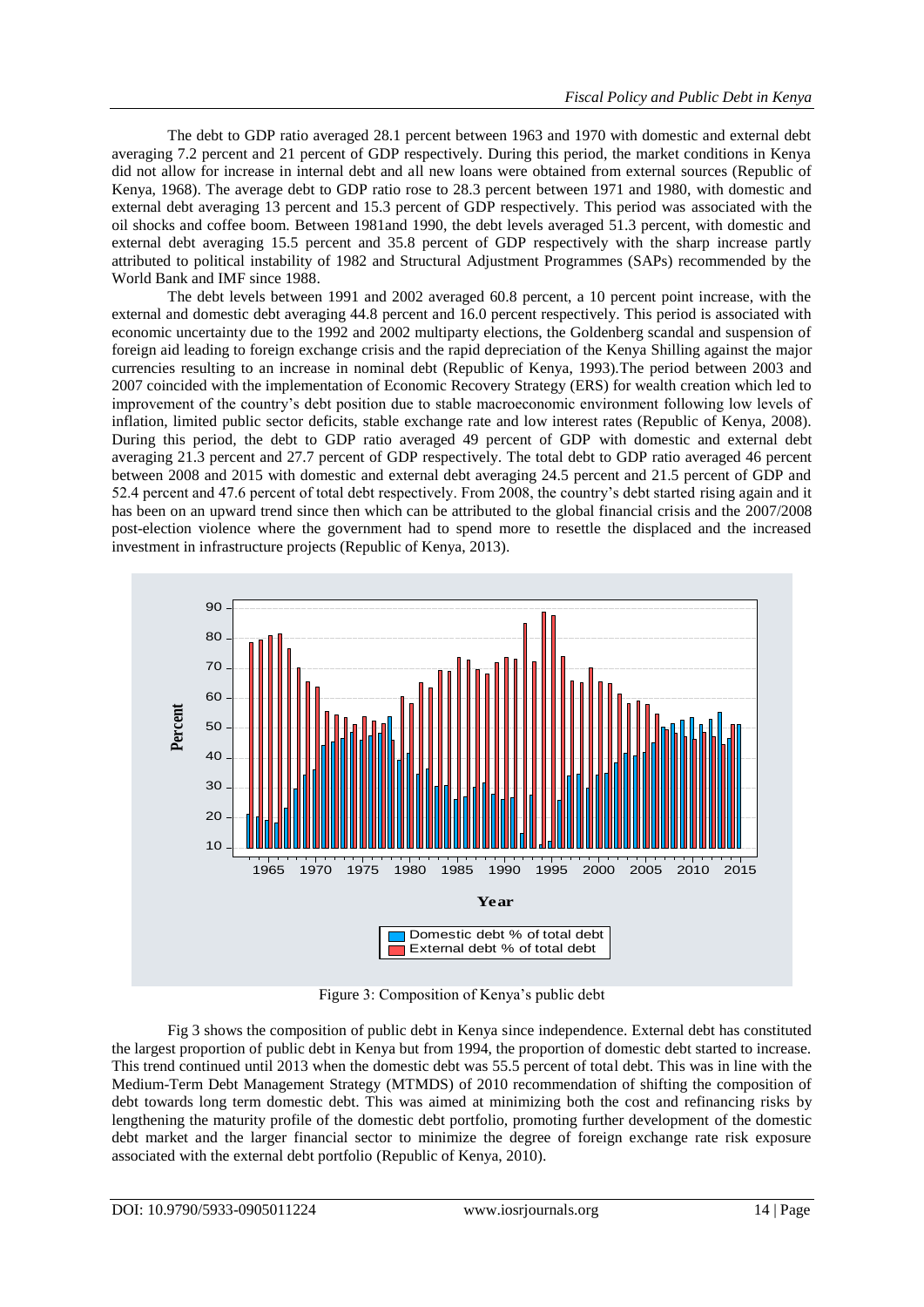# **1.3Debt stabilization**

Debt stabilization is an indicator of the effectiveness of the policies implemented by Government. A large and growing debt increases the risk of speculative attacks against a country"s debt which can be viewed by investors as if the government is on the verge of a default leading to speculation in the economy (Sardoni, 2013). The analysis of Kenya"s debt shows that the debt to GDP ratio was relatively stable between 1963 and 1977 after which the debt levels started to fluctuate. The debt levels in the countryhave always been higher than the projections in the MTDMS, indicating lack of adherence to fiscal guidelines. For example, MTDMS of 2013 and 2014 projected domestic debt at 25.4 percent and 24 percent of GDP while the external debt at 23.4 percent and 22.8 percent of GDP in 2014 and 2015 respectively. However, the actual domestic debt was 27.9 percent and 31 percent while the actual external debt stock contracted was 24.7 percent and 25.2 percent in 2014 and 2015 respectively.

The increase in public debt is still projected to continue with major capital projects especially in infrastructure and energy slated for implementation under the Vision 2030. The increasing debt levels have been characterized by the continuous upward revision of the country"s debt limits. The Government reviewed the external debt borrowing limit from USD 8billion to USD 1.2 billion in January 2013 which was later increased to USD 2.5 billion in November 2014. In order to stabilize the debt levels and subsequently put it on a declining path, the government needs to generate a sufficiently large fiscal surplus over an extended period of time. Stabilization of public debt depends on macroeconomic performance and the government"s fiscal policy stance but with Kenya"s rising fiscal deficit, it is difficult to prevent the debt levels from risingand prepare policies that will stabilize the debt levels.

## **1.4Statement of the Problem**

The Vision 2030recognized the role of fiscal policy in achieving high economic growth, low inflation, limited public sector deficits, stable exchange rates and low interest rates and has targeted to maintain a fiscal deficit of less than five (5) percent of GDP, consistent with the need to maintain Kenya"s debt sustainability position. Kenya has experienced unstable fiscal policy depicted by the fluctuating fiscal balance which worsened from a surplus of 0.2 percent of GDP in 1963 to a deficit of 7.6 percent in 2015. The instability in fiscal balance can be attributed to several shocks such as the oil price shocks of 1973/74 and 1979/80, droughts, Gulf crisis which led to increase in oil prices, fall in tourism earnings, exchange rate depreciation and high interest rates, post-election violence of 2007/2008, the global financial and economic crisis of 2008 and the high international oil and food prices. The shocks had adverse effects on government revenues and expenditures while the instability in the fiscal balance contributed to the weak economic performance by accumulating high public debt and the associated high interest rates (Republic of Kenya, 2003). Debt stabilization is an indicator of the effectiveness of the policies implemented by government to achieve sustainable debt (Sardoni, 2013). Kenya"s debt to GDP ratio rose from 25.4 to 56.2 percent between 1963 and 2015 against a target of 41.4 percent in 2015 implying debt stabilization has not been a priority to the government but the continued build-up of public debt may have negative implications in achievement of various national targets such as GDP growth of 10.6 percent and reducing debt to GDP ratio to 39.2 percent by 2017 (Republic of Kenya, 2013). With fluctuating fiscal balance, it will be difficult for the government to prepare policies that will stabilize the debt levels. Mutuku (2015) focused on testing for sustainability of fiscal policy to establish if Kenya government pursued appropriate policies to prevent excessive debt accumulation while Nandelenga (2010) determined the optimal debt levels necessary to achieve the 10 percent GDP growth rate. Less focus has been given to debt stabilization strategies in Kenya and therefore this paper seeks to fill the gap by estimating the levels of fiscal balance that the government should target in order to stabilize debt levels and estimate fiscal reactions to determine how the Kenyan government has reacted to changes in debt levels to establish if the government has been concerned with debt stabilization.

# **II. Selected empirical literature review**

Bohn (1998) assessed how the governments reacted to accumulation of debt and the corrective measures taken to prevent the debt from growing by examiningthe response of the primary budget surplus to changes in the debt ratio using annual time series data from 1916 to 1995. The results show that primary surplus responded positively to changes in debt implying that fiscal policy was satisfying the intertemporal budget constraint and concluded that governments concerned with debt stabilization are expected to raise primary balance, by running surplus budget or lower fiscal deficit, in response to an increase in debt ratio and the positive correlation between debt to GDP and fiscal balance is sufficient condition to guarantee that the debt ratio will revert to some finite steady value.Celasun, DebrunandOstry(2006)estimated a fiscal reaction function to determine fiscal behavior using data from 34 emerging market economies between 1990 and 2004. The results show that only the fiscal reaction functions in Argentina, Brazil, Mexico, South Africa and Turkey respondedsufficiently to the public debt accumulation implying a sustainable debt path in the 5 countries.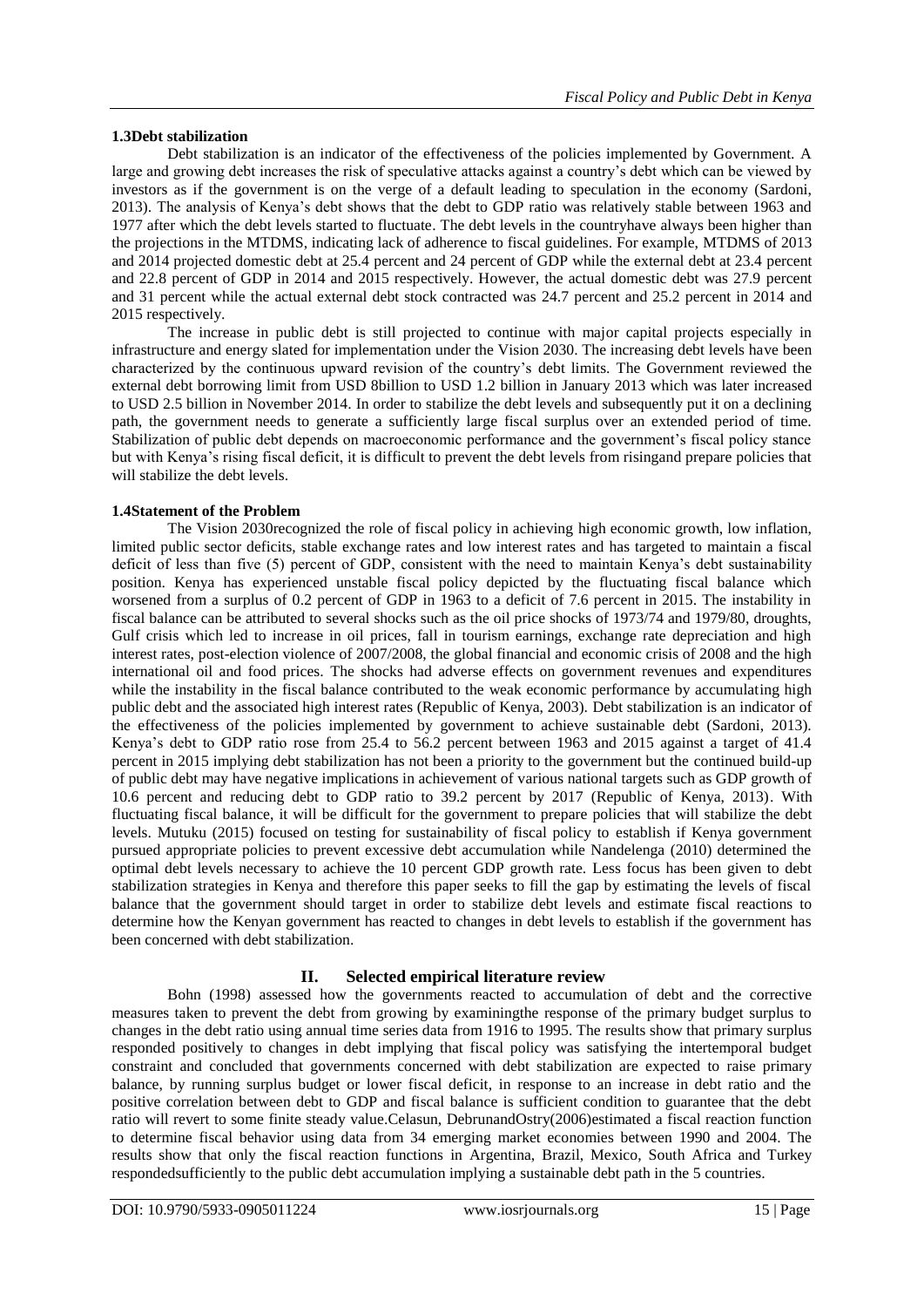Sirengo (2008) assessed the fiscal sustainability in Kenya using annual time series data from 1996 to 2004. The results showed that Kenya's fiscal policy was sustainable while the main determinants of debt accumulation (lagged primary surplus ratio, lagged difference of the debt ratio and lagged growth rate of real GDP) had a positive impact on the primary surplus ratio but current account balance to GDP ratio had a negative impact. The simulations carried out shows that the Kenyan economy is susceptible to adverse shocks which worsen the primary balance leading to the debt accumulation over the short and the medium terms. Izák (2009) estimated a fiscal reaction function to establish the response of primary balance to changes in debt levels and fluctuation in business cyclesusing cross sectional data for ten (10) post socialist countries of the European Union between 1995 and 2009 which was estimated using pooled OLS method. The results show that output gap of one (1) percentage point lowers the primary deficit by about 20-30 basis points and that a one (1) percent increase in lagged debt led to an increase in primary deficit in the following year by three  $(3)$  to six  $(6)$  basis points therefore the primary deficit is an increasing function of the debt to GDP ratio.

Nandelenga (2010) carried out a study to analyze sustainability of Kenya"s debt and determine the optimal debt levels necessary to achieve the desired 10 percent GDP growth rate using monthly time series data on government expenditure, revenue, public debt and interest on public debt from 1985 to 2008. The study found that Kenya"s public debt has been sustainable and that the debt to GDP ratio of 35.2 percent is optimal to achieve the desired 10 percent GDP growth. Mpatswe, Tapsoba and York (2011) estimated the cyclicality of fiscal policies in the Central African Economic and Monetary Community (CEMAC) region using panel data from 1980 to 2008 to assess whether fiscal policies across these countries have been procyclical. The study estimated a fiscal reaction function with government expenditure, GDP per capita, Consumer Price Index, trade shares and terms of trade of the goods and services as the variables. The results established that the total public expenditure in these countries is strongly procyclical and that the institutional weaknesses and poor governance partly explain the procyclicality of the fiscal policies.

Burger, Stuart, Joosteand Cuevas (2012) estimated fiscal reaction function for South Africa to assess how the government reacts to changes in its debt position using annual time series data from 1974 to 2008. The study found that South African government ran a sustainable fiscal policy by reducing the primary deficit or increasing the surplus in response to rising debtalthough the government tended to run fiscal balances in excess of those required to simply stabilize its debt. Mupunga and Roux (2014)carried out analysis of the theoretical and empirical foundations of public debt dynamics in Zimbabwe to estimate the necessary primary balance adjustments that will ensure sustainable public debt position and identify the key fiscal and macroeconomic variables that influence public debt dynamics in Zimbabwe using data from 1982 to 2012. The results show that Zimbabwe would require a large primary balance if the gap between interest rates and growth rates are low, specifically a primary surplus of 6.03 percent of GDP would be required to achieve an optimal debt portfolio of 20 percent by 2030 or 4.98 percent to reach a target of 50 percent, which is within the desired debt to GDP ratio of 60 percent by 2030.

Melou, Sumlinski and Geiregat (2014*)* estimated a fiscal reaction function to establish the relationship between public debt and real GDP growth, real interest rates, capital gains/losses on external debt using a pooled data of 33 countries that benefited from the Highly Indebted Poor Countries (HIPC) and the Multilateral Debt Relief Initiative (MDRI) from 2001 to 2011. The results revealed an inverse relationship between lagged debt and primary balance which implies that even in the times of debt relief accompanied by macroeconomic adjustment, the fiscal policy may not be a prudent measure because it accelerates the debt problem. Mutuku (2015) estimated Kenya"s fiscal reaction function to determine whether the fiscal policy is on a sustainable path by establishinghow it responds to business cycles and if the government pursued appropriate policies to prevent excessive debt accumulation using annual time series data from 1970 to 2013. The results established that thegovernment"s fiscal behavior is nonsystematic to the increasing debt and that the fiscal policy is cyclical in nature. This implies that stabilization objective is not a priority which is a threat to fiscal sustainability in the long run and that if no fiscal adjustment is taken.

## **III. Methodology**

The study adopted Domar (1944) model under the Keynesian theory of public debt which advocates for governments to run budget deficits and that there is no need for the debt to GDP ratio to grow indefinitely. Equation 1 shows the inter temporal budget constraint:

$$
D_t = G_t - T_t + (1 + i)D_{t-1}
$$
 (1)

where,  $D_t$  is outstanding debt in period t,  $G_t$  is Government expenditure in period t,  $T_t$  is Government tax revenue in period t, i is the nominal interest rate on government debt. Noting that  $G_t - T_t = PB_t$ , where  $PB_t$  is the fiscal balance in period t, then:

$$
D_t = PB_t + (1 + i)D_{t-1}
$$

(2)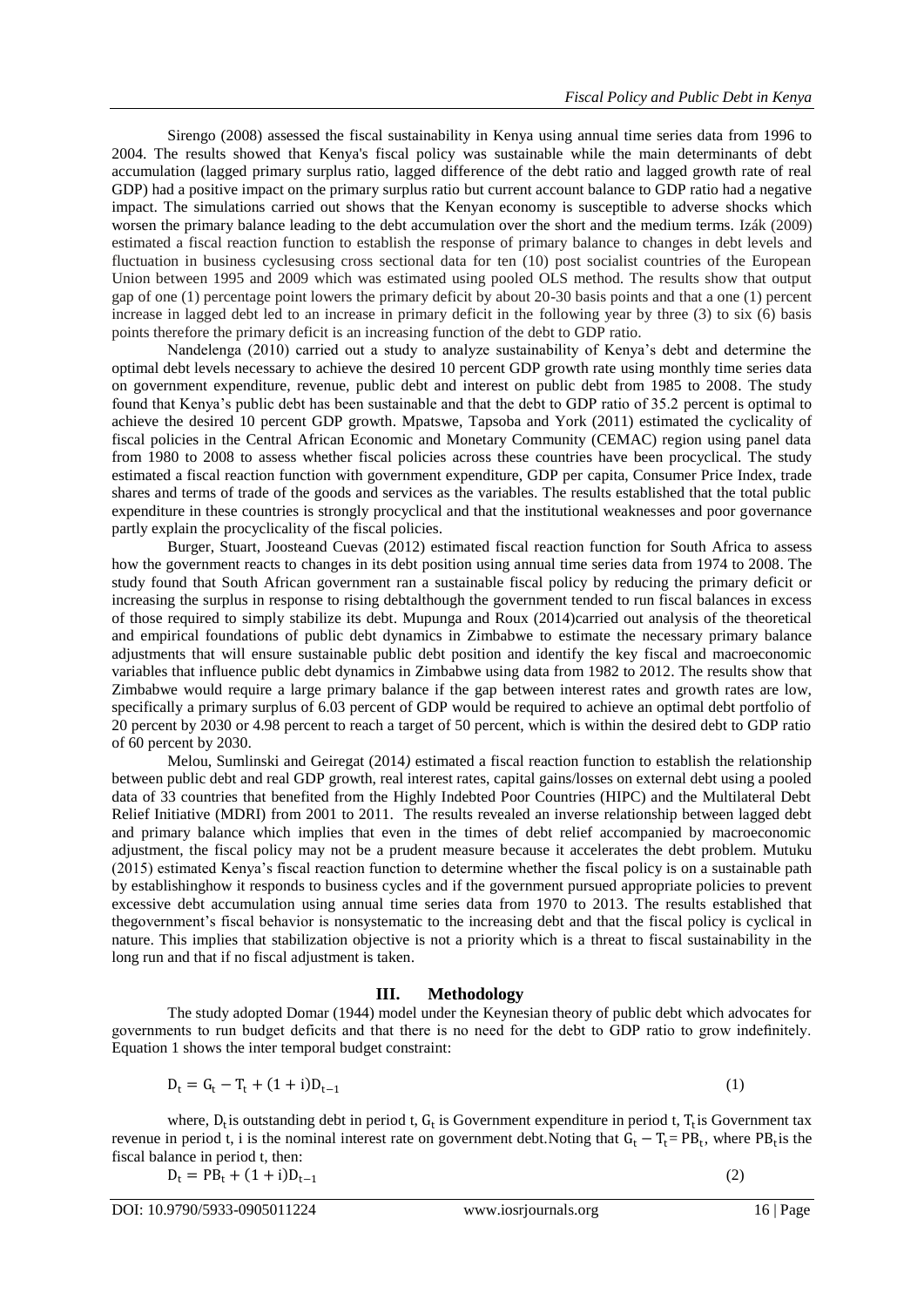Dividing equation 2 by the nominal GDP  $(Y_t)$ , to express the variables as ratios of GDP:

$$
\frac{D_t}{Y_t} = \frac{PB_t}{Y_t} + \frac{(1+i)D_{t-1}}{Y_{t-1}}
$$
(3)

Multiplying the expression  $\frac{(1+i)D_{t-1}}{Y_{t-1}}$  by  $\frac{Y_{t-1}}{Y_{t-1}}$  and rearranging:

$$
\frac{p_t}{Y_t} = \frac{PB_t}{Y_t} + (1+i) \frac{p_{t-1}}{Y_{t-1}} \frac{Y_{t-1}}{Y_t}
$$
\n(4)

Using lower case to denote ratios to GDP:

$$
d_t = pb_t + (1 + i) \frac{p_{t-1}}{Y_{t-1}} \frac{Y_{t-1}}{Y_t}
$$
\n(5)

Noting that  $Y_t = Y_{t-1} + y_t Y_{t-1}$ ,  $Y_t = (1 + y_t) Y_{t-1}$ then  $\frac{Y_{t-1}}{Y_t} = \frac{1}{(1 + y_t)^2}$  $\frac{1}{(1+y_t)}$ , implying that:

$$
d_{t} = pb_{t} + \left(\frac{1+i}{1+y_{t}}\right) d_{t-1}
$$
\n(6)

To get real values, nominal interest rate (i) and nominal GDP growth rates  $(y_t)$ are deflated by the inflation rate. Equation 6 can be expressed as:

$$
d_t = pb_t + \left(\frac{1+r}{1+g}\right) d_{t-1} \tag{7}
$$

Where r represents real interest rates while *g* is real rate of GDP growth. Equation 7 is the equation of motion of debt accumulation and it shows that the growth of debt depends on the fiscal balance to GDP ratio, real interest rates, the GDP growth rate and previous debt levels. If g is greater than r then  $\left(\frac{1+r}{1+r}\right)$  $\frac{1+1}{1+g}$  <1 which implies that the total outstanding debt will reduce over time. Therefore, the sufficient condition for debt path not to be explosive is when  $g > r$  or  $\left(\frac{1+r}{1+r}\right)$  $\frac{1+1}{1+g}$  <1. The effect of inflation on public debt evolution is only through its effects on interest rates.

A stable debt implies that the debt value reduces or remains constant over time, that is,  $d_t = d_{t-1}$ . Subtracting  $d_{t-1}$ on both sides of equation 7 to get the expression of change in debt ratio:

$$
d_{t} - d_{t-1} = pb_{t} + \left(\frac{1+r}{1+g}\right) d_{t-1} - d_{t-1}
$$
\n
$$
\Delta d_{t} = pb_{t} + \left(\frac{r-g}{1+g}\right) d_{t-1}
$$
\n(8)\n(9)

Equation 9 gives the Domar stability condition which implies that debt to GDP ratio will be stable if the rate of GDP growth is greater than interest rates on debt. According to Horska (2011),  $\left(\frac{1+i}{1+i}\right)$  $\frac{1+r}{1+g}$  = 1 + r – g and that for a stable debt d<sub>t</sub> − d<sub>t-1</sub>=  $\Delta d_t$  = 0, therefore equation 9 can also be expressed as:

$$
d_t = pb_t + (1 + r - g)d_{t-1}
$$
 (10)

 $d_t - d_{t-1} = pb_t + (r - g)d_{t-1}$ (11)  $(12)$ 

$$
pb_t = (r - g)d_{t-1}
$$
\n(12)  
\nTo stabilize the debt to GDP ratio, GDP growth rate multiplied by the lag of debt ratio  $(d_{t-i})$  must be able to finance the debt service  $(rd_{t-i})$  which implies that fiscal balance to GDP ratio is inversely related to real GDP growth (g). When g is higher than r (g>r) it implies that the country can run fiscal deficit without having the pressure to increase the debt levels but when g lower than r (g

sufficiently large fiscal surplus to GDP ratio to the pressure to increase the debt levels. To carry out a dynamic estimate, forecast and avoid specification error, equation 12was modified to incorporate lags of the dependent variable as an independent variable. The modified equation is represented as:

 $pb_t = (r - g)d_{t-1} + pb_{t-1}$ 

The paper estimated equation (13) to get the level of fiscal balance to GDP ratio necessary to stabilize the debt levels in the country in time *t* with respect to real rates of interest, real rate of GDP growth and debt to GDP ratio.

The paper further estimatedthe fiscal reaction function to determine how the government reacted to changes in debt levels with an aim of establishing if the fiscal authorities are motivated by debt stabilization motives. A fiscal reaction function is a rule that helps governments to forecast and react to some macroeconomic changes (Nguyen, 2013). It shows how the fiscal balance to GDP ratio responds to a set of macroeconomic variables and its analysis is aimed at establishing if the fiscal authorities are motivated by debt stabilization motives. When the authorities have a Ricardian behaviour and are concerned with having a stable debt, a feedback from the level of debt ratio to government revenue and spending is expected (Cherif & Hasanov, 2012).Burger et al. (2012) used an extended fiscal policy reaction function model with the first lags of fiscal balance and output gap to analyze fiscal sustainability and fiscal policy reaction function for South Africa expressed as:

(13)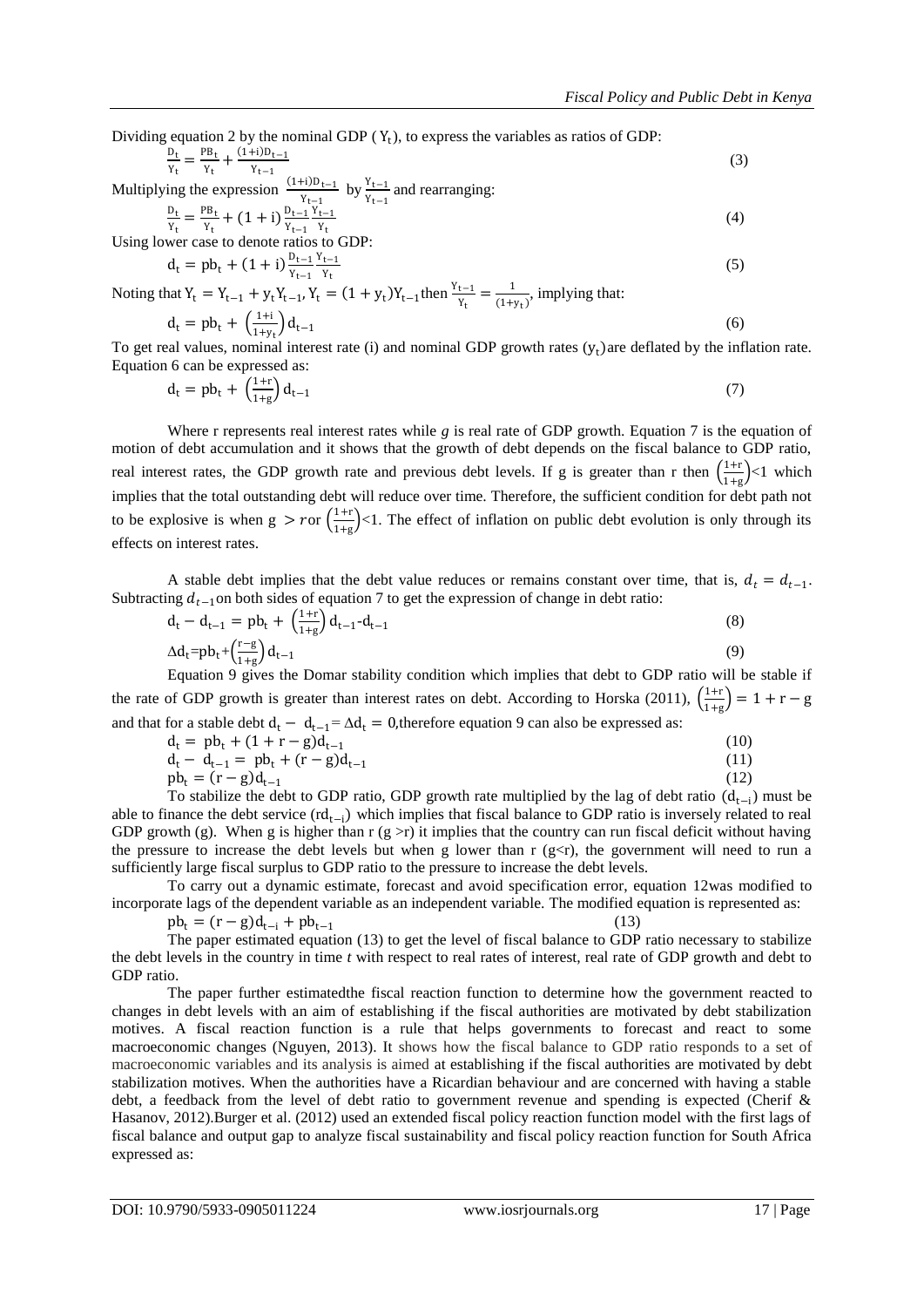$$
\left(\frac{B}{Y}\right)_t^{Act} = \alpha^* \left(\frac{D}{Y}\right)_{t-1}^{Act} + \varepsilon_t
$$
\n(14)

Where  $\left(\frac{B}{v}\right)$  $\frac{1}{Y}$ <sub>t</sub> Act is the actual primary balance to GDP ratio in period t,  $\left(\frac{D}{v}\right)$  $\frac{p}{y}\Big|_{t-1}$  is the first lag of debt to GDP ratio,  $\alpha^*$  is on average equivalent to  $\frac{r-g}{1}$  $\frac{1-\beta}{1+\beta}$  and  $\varepsilon_t$  is an IID error term shock to the fiscal balance. In order to provide for inertia in government debt, a lag of the ratio of primary balance to GDP and the output gap were added to equation 14 as control variables to allow for the possibility that the government may pursue short run demand stabilization. The equation was specified as:

 $\left(\frac{B}{v}\right)$  $\frac{1}{Y}$ <sub>t</sub> Act  $= \alpha_1 + \alpha_2 \left(\frac{B}{v}\right)$  $\frac{p}{Y}$ <sub>t−1</sub> Act  $+\alpha_3 \left(\frac{D}{v}\right)$  $\frac{v}{y}\Big|_{t-1}$ Act<br>  $+ \alpha_4$ ygap +  $\varepsilon_t$ (15)

This paper modified equation 15 by expressing the variables in lower case (ratios to GDP) except output gap and considered other determinants of public debt relevant to Kenya which include previous period"s ratio of debt to GDP, current account balance to GDP ratio, and the output gap to get equation 16 expressed as:

$$
pb_{t} = \alpha_{0} + \alpha_{1}pb_{t-i} + \alpha_{2}d_{t-i} + \alpha_{3}ygap_{t-i} + \alpha_{4}cacgdp_{t-i} + e_{t}
$$
 (16)

where pb<sub>t</sub> is the ratio of fiscal balance to GDP, pb<sub>t−i</sub> is the ratio of fiscal balance to GDP,  $d_{t-i}$  is the ratio of previous periods debt to GDP ratio, ygap<sub>t−i</sub> is the previous period's output gap which controls for cyclical fluctuations, cacgdp<sub>t−i</sub> is the current account balance as a ratio of GDP in the previous period.

#### **3.1 Definition and Measurement of Variables**

**Current account balance as a ratio of GDP (CACGDP):** sum of trade balance, net income from abroad and net current transfers and measured as the balance of the current account (deficit or surplus) as a ratio of GDP. **Fiscal balance to GDP ratio (pb):** excess of government expenditure over revenue in a given period expressed as a ratio of GDP.

**Debt to GDP ratio (d):** The rate of a country's indebtedness which compares the country's outstanding public debt and her GDP in each year

**Output gap (ygap):** the difference between actual output and potential output of an economy in a given year.

**Real GDP growth rate (g):** the rate of change of a country"s Gross Domestic Product (GDP) from one year to another after adjusting for inflation

**Real Interest Rates (RIR):** interest rates adjusted for the effects of [inflation](http://www.investopedia.com/terms/i/inflation.asp) to reflect the real [cost of funds](http://www.investopedia.com/terms/c/costoffunds.asp) and measured as the difference between nominal interest rates on funds borrowed domestically and the annual average inflation rate.

#### **3.2 Data type and source**

Annual time series data from 1963 to 2015 was used for analysis. The data consisted of annual observations of current account balance to GDP ratio, fiscal balance to GDP ratio, public debt to GDP ratio, output gap, real GDP growth and real interest rates. The data was obtained from Statistical abstracts, Economic surveys published by Kenya National Bureau of Statistics, Central Bank of Kenya, Annual debt reports published by theNational Treasury"s, Kenya Institute of Public Policy Research and Analysis (KIPPRA) reports, International Monetary Fund financial statistics, African Development Bank and World Bank"s African Databases.

## **3.3 Estimation technique and time series properties of data**

The time series data used in this paper was subjected to various diagnostic tests to test for stationarity, Cointegration, autocorrelation, heteroscedasticity, normality and structural breaks. Equation 13 was estimated using OLS method and in order to get the forecast of the dependent variables from 2016 to 2030, it was necessary to provide the values of the independent variables for this period. Auto Regressive Moving Average (ARIMA) approach was used to make predictions of the values of each of these independent variables. There are insufficient macroeconomic theories linking the variables used in equation 16and therefore not possible to directly estimate this equation using the OLS technique which prompted the use of Vector Auto Correlation (VAR) method because it is a theory-free method used for the estimation of economic relationships (Kosimbei, Wawire and Mburu, 2010).

Kwiatkowski–Phillips–Schmidt–Shin (KPSS) method was used to test for stationarity instead of Augmented Dickey-Fuller (ADF) method because the ADF test has very low power against I (0) alternatives that are close to being I (1). The unit root tests established that the variables were of different order of integration and used the Auto Regressive Distributed Lag (ARDL) bound test procedure to test for the presence of short run and long run relationships among the variables.The paper carried out bound tests using Pesaranand Shin (1999) approach which uses Wald or F-statistic to test for the joint significance of lagged variables in an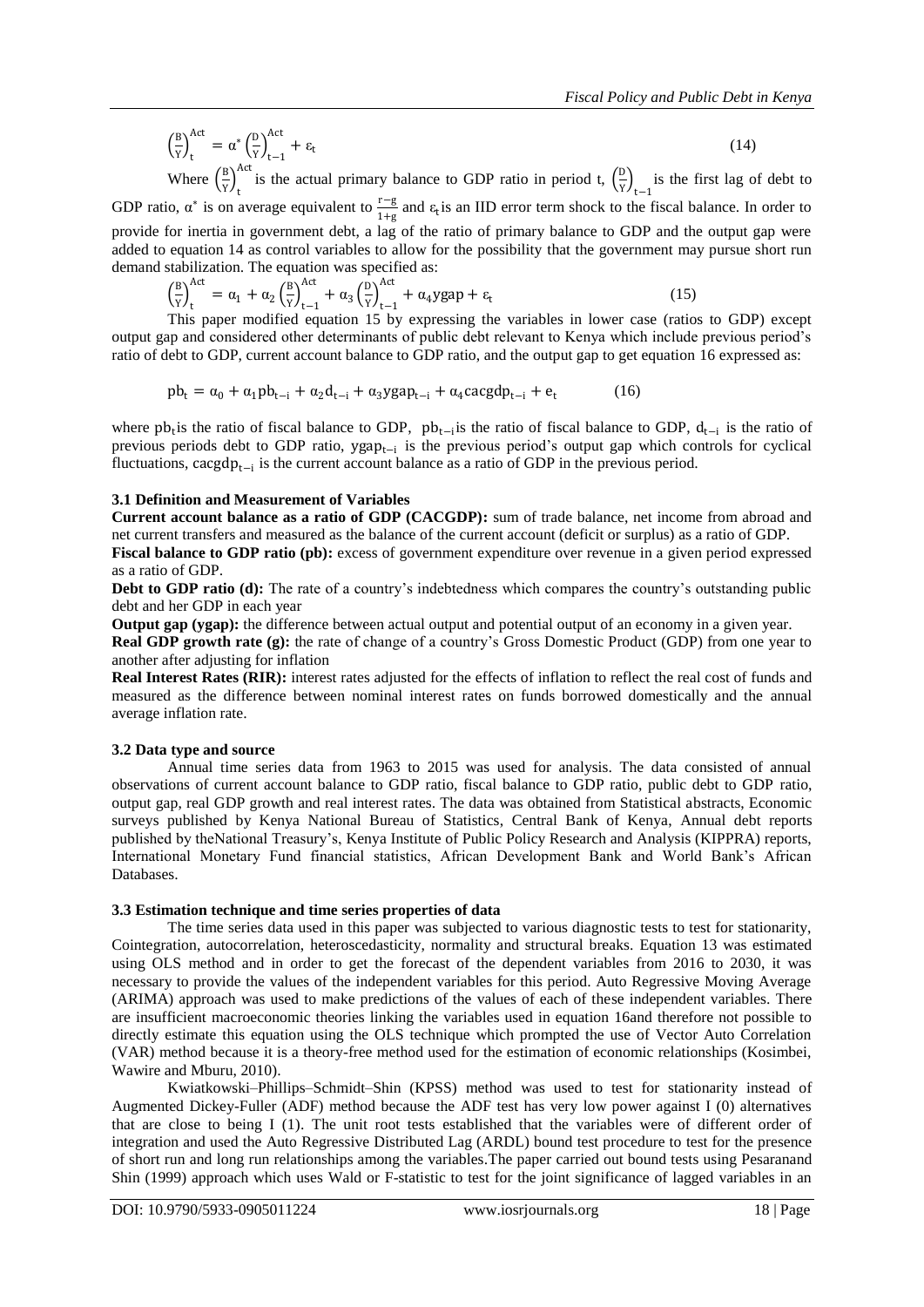unrestricted Error Correction (ECM) regression. If the computed Wald or F-statistic falls below the Pesaran critical lower bound value, the null hypothesis of no long-run relationship (no Cointegration) is accepted but if the computed Wald or F-statistic falls above the Pesaran critical upper bound value, the null hypothesis of no long-run relationship (there is Cointegration) is rejected. However, when the computed F-statistic falls between the lower and upper bound, then the results were inconclusive and knowledge of the order of integration of the variables will be needed before conclusive inferences are made.

# **IV. Study Results**

## **4.1 Time series properties**

The results of the KPSS test show that current account balance to GDP ratio, output gap, fiscal balance to GDP ratio and real interest rateswere stationary at levels at 5 percent significant level but debt to GDP ratio and real GDP growth ratewere non-stationary at levels. The non-stationary variables at levels became stationary after first difference. The results are shown in Tables 1 and 2.

| Table 1. KT 55 UHR TOOR RESULTS AT JEVEL   |                   |             |               |                   |  |
|--------------------------------------------|-------------------|-------------|---------------|-------------------|--|
| <b>Variable</b>                            | Form of test      | t-statistic | $CV$ at 5 $%$ | <b>Conclusion</b> |  |
| Current Account balance to<br>GDP (CACGDP) | Intercept         | 0.4151      | 0.4630        | Stationary        |  |
|                                            | Trend & Intercept | 0.0999      | 0.1460        |                   |  |
| Debt to GDP ratio (d)                      | Intercept         | 0.5170      | 0.4630        | Non-stationary    |  |
|                                            | Trend & Intercept | 0.1836      | 0.1460        |                   |  |
| Output Gap (ygap)                          | Intercept         | 0.0604      | 0.4630        | Stationary        |  |
|                                            | Trend & Intercept | 0.0693      | 0.1460        |                   |  |
| Fiscal Balance to GDP ratio                | Intercept         | 0.2350      | 0.4630        | Stationary        |  |
| (pb)                                       | Trend & Intercept | 0.1309      | 0.1460        |                   |  |
| Real GDP Growth (g)                        | Intercept         | 0.2642      | 0.4630        | Non-Stationary    |  |
|                                            | Trend & Intercept | 0.1588      | 0.1460        |                   |  |
| Real Interest Rates (RIR)                  | Intercept         | 0.3292      | 0.4630        | Stationary        |  |
|                                            | Trend & Intercept | 0.0904      | 0.1460        |                   |  |

**Table 1: KPSS Unit root test results at level**

**Source: Authors' calculations (2018)**

| Table 2: KPSS Unit root test results at first difference |                   |             |             |            |  |
|----------------------------------------------------------|-------------------|-------------|-------------|------------|--|
| <b>Variable</b>                                          | Form of test      | t-statistic | CV at $5\%$ | Conclusion |  |
| Debt to GDP $(d)$                                        | Intercept         | 0.0715      | 0.4630      | Stationary |  |
|                                                          | Trend & Intercept | 0.0531      | 0.1460      |            |  |
| Real GDP Growth $(g)$                                    | Intercept         | 0.1495      | 0.4630      | Stationary |  |
|                                                          | Trend & Intercept | 0.1048      | 0.1460      |            |  |

**Table 2: KPSS Unit root test results at first difference**

#### **Source: Authors' calculations (2018)**

The paper carried out diagnostic tests, before establishing the short and long run relationships, to establish if the ARDL model is statistically significant. The estimation results are presented in Table 3. The model used Akaike's Information Criterion automatic lag selection criteria and estimated a model with optimal lags 1,3, 0, 0, 1,1. The fitted model had a R-squared and Adjusted R-squared of 74 per cent and 66 per cent respectively. The estimated F statistic of model is 9.613 with a probability of 0.0000 implying the joint significance of all independent variables in the model.

| Dependent Variable: PB                                         |             |                   |             |        |
|----------------------------------------------------------------|-------------|-------------------|-------------|--------|
| Sample (adjusted): 1966 2015                                   |             |                   |             |        |
| Included observations: 50 after adjustments                    |             |                   |             |        |
| Dynamic regressors (4 lags, automatic): DEBT G RIR CACGDP YGAP |             |                   |             |        |
| Selected Model: $ARDL(1, 3, 0, 0, 1, 1)$                       |             |                   |             |        |
| <b>Variable</b>                                                | Coefficient | <b>Std. Error</b> | t-statistic | Prob.* |
| First lag of fiscal balance to GDP                             | 0.407582    | 0.110839          | 3.677243    | 0.0007 |
| Debt to GDP ratio                                              | 0.005494    | 0.045098          | 0.121823    | 0.9037 |
| First lag of Debt to GDP                                       | $-0.048812$ | 0.057940          | $-0.842469$ | 0.4048 |

DOI: 10.9790/5933-0905011224 www.iosrjournals.org 19 | Page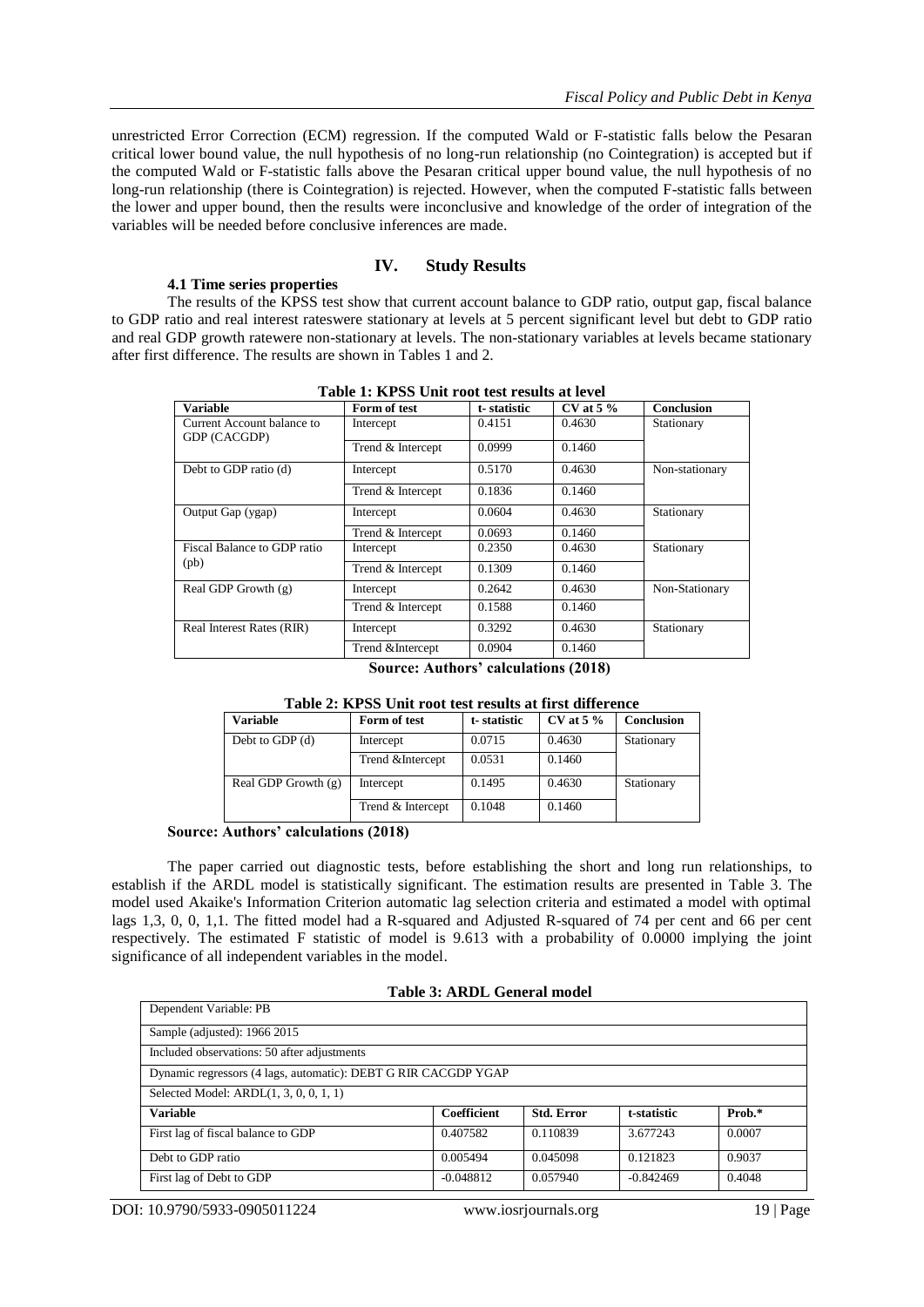| 0.064139    | 0.056395              | 1.137314    | 0.2625             |
|-------------|-----------------------|-------------|--------------------|
| 0.066033    | 0.042303              | 1.560962    | 0.1268             |
| $-0.168454$ | 0.128446              | $-1.311477$ | 0.1976             |
| $-0.045148$ | 0.050715              | $-0.890236$ | 0.3789             |
| $-0.026691$ | 0.061717              | $-0.432471$ | 0.6678             |
| 0.189502    | 0.064723              | 2.927903    | 0.0057             |
| $-0.056979$ | 0.067357              | $-0.845922$ | 0.4029             |
| $-0.139846$ | 0.064131              | $-2.180633$ | 0.0355             |
| $-5.571159$ | 1.801427              | $-3.092636$ | 0.0037             |
| 0.737214    | Mean dependent var    |             | -4.955200          |
| 0.661144    | Akaike info criterion |             | 4.075687           |
| 9.691293    | Schwarz criterion     |             | 4.534572           |
| 0.000000    |                       |             | 2.173716           |
|             |                       |             | Durbin-Watson stat |

#### **Source: Authors' calculations (2018)**

The Breusch-Godfrey correlation LM and heteroscedasticity testtested null hypothesis of no residual serial correlation and no heteroscedasticity with the residuals being normally distributed as shown in Table 4.

| Tuble - Dummur , or tests on three model    |                                          |                                                               |  |  |
|---------------------------------------------|------------------------------------------|---------------------------------------------------------------|--|--|
| <b>Test</b>                                 | <b>Statistic</b>                         | <b>Result</b>                                                 |  |  |
| <b>Residual Normality</b>                   | JB statistic 0.423<br>$P$ value $0.81$   | Accept null hypothesis: residuals are<br>normally distributed |  |  |
| Breusch-Godfrey serial correlation LM       | Obs* R squared $2.91$<br>P value $0.23$  | Accept null hypothesis that there is no serial<br>correlation |  |  |
| Breusch-Pagan-Godfrey<br>heteroscedasticity | Obs* R squared $16.86$<br>P value $0.75$ | Accept null hypothesis that there is no<br>heteroscedasticity |  |  |
|                                             |                                          |                                                               |  |  |

# **Table 4: Summary of tests on ARDL model**

#### **Source: Authors' calculations (2018)**

The bound test resulted to an F statistic value of 5.486 which is greater than the upper bound value of 4.68 at one per cent significance level as shown in table 5.

## **Table 5: ARDL Bound test**

| Sample: 1966 2015                                |              |              |  |  |
|--------------------------------------------------|--------------|--------------|--|--|
| Null Hypothesis: No long-run relationships exist |              |              |  |  |
| <b>Test Statistic</b>                            | Value        | k            |  |  |
| F-statistic                                      | 5.486534     | 5            |  |  |
| <b>Critical Value Bounds</b>                     |              |              |  |  |
| Significance                                     | $I(0)$ Bound | $I(1)$ Bound |  |  |
| 10%                                              | 2.26         | 3.35         |  |  |
| 5%                                               | 2.62         | 3.79         |  |  |
| 2.5%                                             | 2.96         | 4.18         |  |  |
| 1%                                               | 3.41         | 4.68         |  |  |

## **Source: Authors' calculations (2018)**

The paper rejected the null hypothesis and concluding that there exists a long run relationship among the model variables and that the use of Error Correction Model (ECM) version of ARDL could be employed to establish the short run effects and interpret the speed of adjustments given by the coefficient of the Error Correction Term (ECT).To establish the short run relationships, the paper estimated the ARDL cointegrating and long run form in Table 6.The coefficients in the model shows short run and long relationship while ECT represents the speed of adjustment towards equilibrium and it shows the amount of disequilibrium in the model that is corrected in each year. The results of estimating the short run model gives short run marginal effects among the variables, that is, the short run changes in the dependent variable due to changes in the previous in independent variables.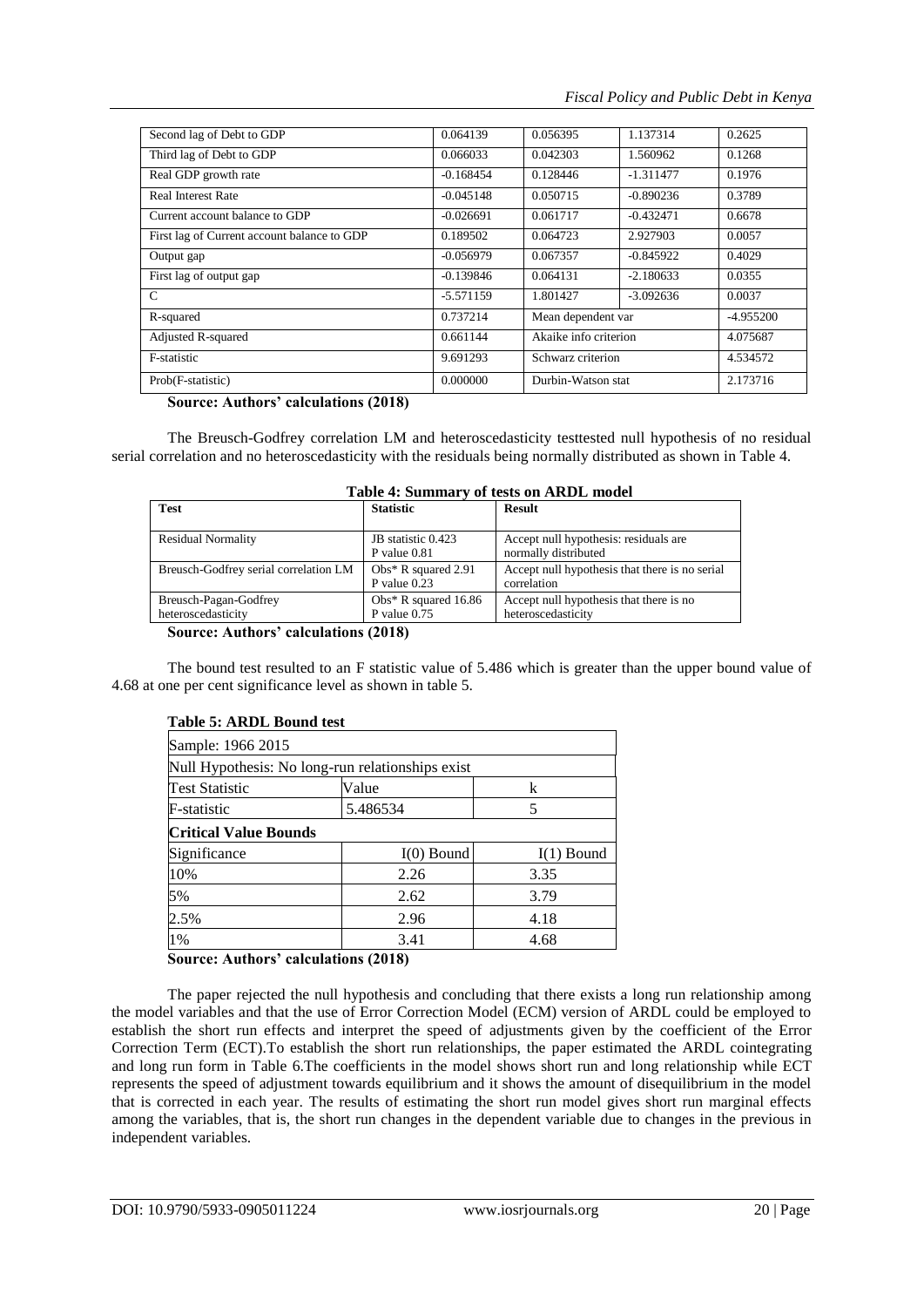| Short-run effects on fiscal balance to GDP ratio |                              |             |         |  |
|--------------------------------------------------|------------------------------|-------------|---------|--|
| <b>Dependent Variable</b>                        | <b>Fiscal Balance to GDP</b> |             |         |  |
| <b>Regressors</b>                                | <b>Coefficients</b>          | t-Statistic | P value |  |
| $\Delta$ Debt to GDP ratio                       | $-0.0054*$                   | 2.321823    | 0.0904  |  |
| $\Delta$ Debt to GDP ratio lagged once           | $-0.0641***$                 | 3.0270      | 0.0085  |  |
| $\Delta$ Debt to GDP ratio lagged twice          | $-0.0660$                    | $-1.5609$   | 0.1268  |  |
| $\Delta$ Real GDP growth                         | $0.1685***$                  | $-3.0899$   | 0.0075  |  |
| $\triangle$ Real Interest Rates                  | $-0.0451**$                  | 2.7356      | 0.0342  |  |
| $\Delta$ Current Account to GDP ratio            | $-0.0267$                    | $-0.5106$   | 0.6171  |  |
| $\Delta$ Output gap                              | $0.0183*$                    | 0.2674      | 0.0793  |  |
| Error Correction Term (ECT)                      | $-0.5924***$                 | $-5.3449$   | 0.0000  |  |
| Long-run effects on fiscal balance to GDP ratio  |                              |             |         |  |
| Debt to GDP ratio                                | $0.1466$ ***                 | 3.2780      | 0.0022  |  |
| Real GDP growth                                  | $-0.2844***$                 | 3.0270      | 0.0085  |  |
| Real interest rate                               | $-0.0762$                    | $-0.8815$   | 0.3836  |  |
| Current Account to GDP ratio                     | $0.2748***$                  | 2.724130    | 0.0097  |  |
| Output gap                                       | $-0.3322**$                  | $-2.1872$   | 0.0350  |  |
| $\mathcal{C}$                                    | $-9.4041***$                 | $-3.6083$   | 0.0009  |  |

# **Table 6: ARDL Cointegrating Short and Long Run Form**

## **Source: Authors' calculations (2018)**

Notes: [\*\*\*], [\*\*] and \* denote significant at levels 1%, 5% and 10% respectively. Δ denotes the first difference operator

Table 6 shows that the coefficients of debt to GDP ratio are negative and statistically significant at different levels implying that a unit increase in debt to GDP ratio led to a decrease in fiscal balance (high fiscal deficit) in the short run and the magnitude of the effect decreased as the lags increased.Similarly, the coefficient of real interest rates is negative and statistically significant at five percent level.The coefficients of real GDP growth rate and output gap are positive and statistically significant at oneand ten percent level respectively.The ECT coefficient was -0.59 and significant at one percent level implying presence of long-run association among the variables and that the disequilibrium in the fiscal balance to GDP ratio was adjusted to its long-run level at a rate of 59 per cent.The coefficient of debt to GDP ratiois negative and significant at one percent implying that a unit increase in debt to GDP ratio led to a decrease in fiscal balance to GDP ratio (high fiscal deficit) in the long run. The coefficients of real GDP growth rate and current account balance to GDP ratio are positive and significant at one percent while the coefficient of output gap ispositive and significant at fivepercent. This implies thatan increase in GDP growth rates, current account balance and output gap led to high fiscal balance (low fiscal deficit or surplus) in the long run.

## **4.2 Optimal level of fiscal balance to GDP ratio necessary to stabilize debt to GDP ratio**

To implement an out of sample forecasting of the independent variable using a dynamic model, the values of the independent regressors had to be provided for the forecast period which used an ARIMA approach to forecast the values of each of the independent variablesfrom 2016 to 2030. The model then used the forecasted series of the independent variables to estimate and forecast the dependent variable (fiscal balance to GDP ratio). Fig 4 plots the projected path of the fiscal balance to GDP ratio required to stabilize the debt levels in the country.

![](_page_9_Figure_8.jpeg)

**Figure 4: Forecasted fiscal balance to GDP ratio necessary to stabilize debt levels**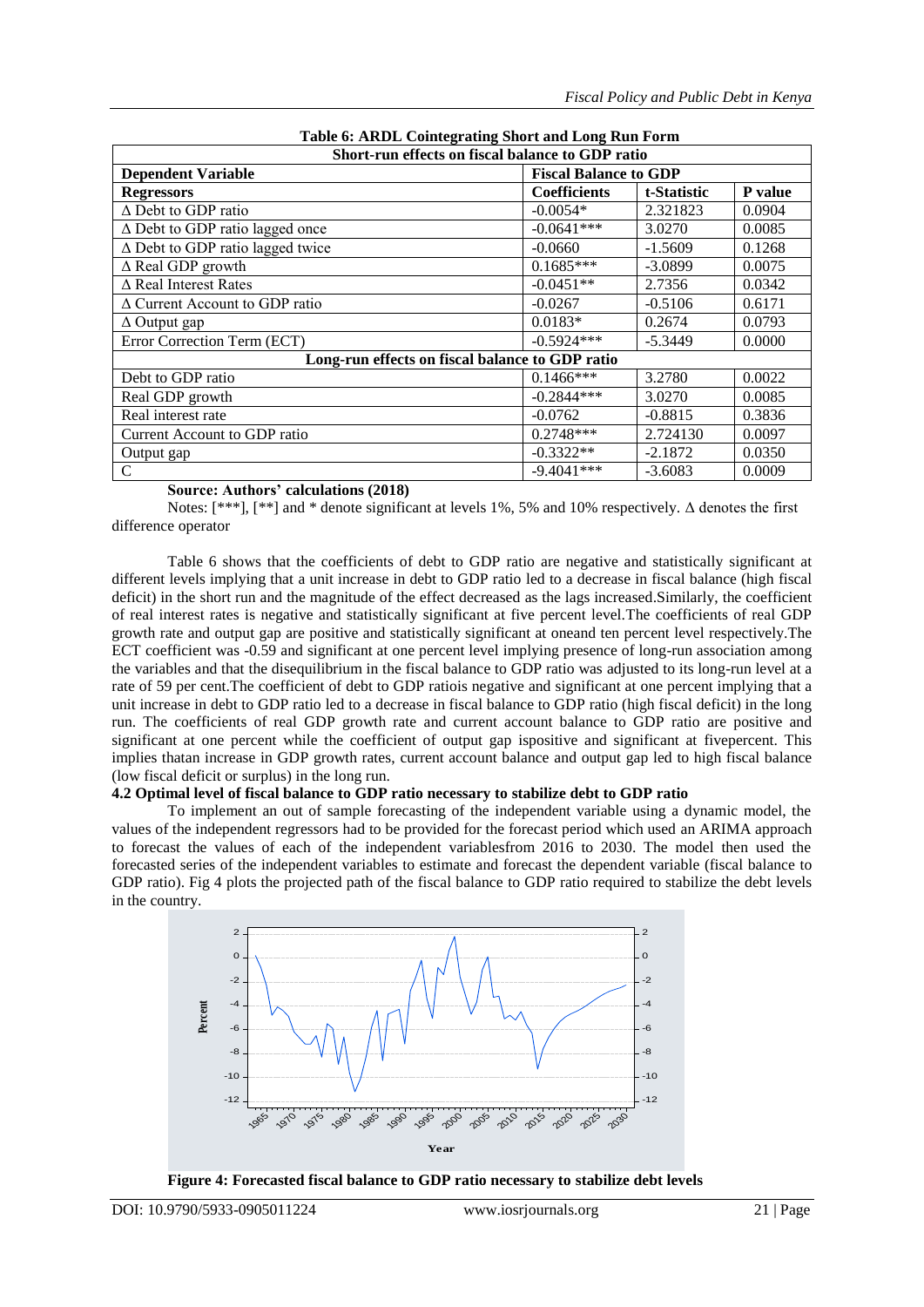The results in fig 4show that, in order to stabilize the debt levels, the government needs to run an average fiscal balance to GDP ratio (deficit)of four (4) percent between 2016 and 2030 with a deliberate target to reduce the deficit from 6.6 percent in 2016 to 2.3 percent in 2030. The desire to grow the economy has seen the fiscal deficit increase overtime as the government borrowing increased. While debt plays critical role in growing the economy and ultimately increasing the welfare of its citizens, high debt levels may lead to slowdown in economic activity. The study results are in line with the objectives of the Budget Policy Statement of 2017 which envisages reduction of fiscal deficit from 9.2 percent in 2014/15 to 4.9 percent in 2019/20 fiscal year with an average fiscal balance of 8.1 percent implying that the government"s intention to reduce fiscal deficit over the period. However, the Budget Policy Statement targets a higher fiscal balance to GDP ratio than the study estimates which will make it difficult to stabilize the debt levels. The results conform with the findings of the study by Mupunga and Roux (2014) who established that Zimbabwe would require a primary surplus of 6.03 percent of GDP to achieve an optimal debt portfolio of 20 percent by 2030 or 4.98 percent to reach a target of 50 percent, which is within the desired debt to GDP ratio of 60 percent by 2030. Burger et al. (2012) found that South African government ran a sustainable fiscal policy by reducing the primary deficit or increasing the surplus in response to rising debt although the government tended to run fiscal balances in excess of those required to simply stabilize its debt.

## **4.3The Government's fiscal reaction to changes in public debt levels**

The paper estimated a VAR model and generated the impulse responses to analyze the fiscal reaction of the government to changes in the stock of debt with an aim of establishing if the fiscal authorities are concerned with debt stabilization. Various VAR diagnostic tests were carried out as summarised in Table 7.

| <b>VAR</b> test                | <b>Statistic</b>                                                          | <b>Result</b>                             |
|--------------------------------|---------------------------------------------------------------------------|-------------------------------------------|
| Stability condition            | Roots of polynomials are within the<br>unit cycle with highest root being | The VAR model is stable                   |
|                                | 0.776158                                                                  |                                           |
| Residual serial                | LM test statistic 18.99794                                                | Accept null hypothesis that there is no   |
| correlation LM test            | P value at lag 1 is $0.4589$                                              | serial correlation                        |
| Residual                       | Joint Chi-Square $=184.9481$                                              | Accept null hypothesis that there is no   |
| <b>Heteroscedasticity Test</b> | P value= $0.0613$                                                         | heteroscedasticity                        |
| <b>Residual Normality Test</b> | Jarque-Bera (Joint) statistic 206.0894P                                   | Reject null hypothesis that residuals are |
|                                | value= $0.00$                                                             | not multivariate normal                   |
| Chow break point test          | F-statistic 1.146894, p value 0.3579                                      | Accept null hypothesis that there are no  |
|                                |                                                                           | structural breaks                         |

|  | Table 7: Summary of VAR diagnostic statistics |  |
|--|-----------------------------------------------|--|
|  |                                               |  |

# **Source: Authors' calculations (2018)**

Any government interested in debt stabilization should ensure that any increase in debt levels is accompanied by a reduction in budget deficit or run a budget surplus. The impulse response analysis traced the effects of one standard deviation positive shock to the innovation on current and future values of all the endogenous variables of the system over a period of 15 years. The impulse response of a shock on debt to GDP ratio to fiscal balance is shown in fig 5.

![](_page_10_Figure_8.jpeg)

![](_page_10_Figure_9.jpeg)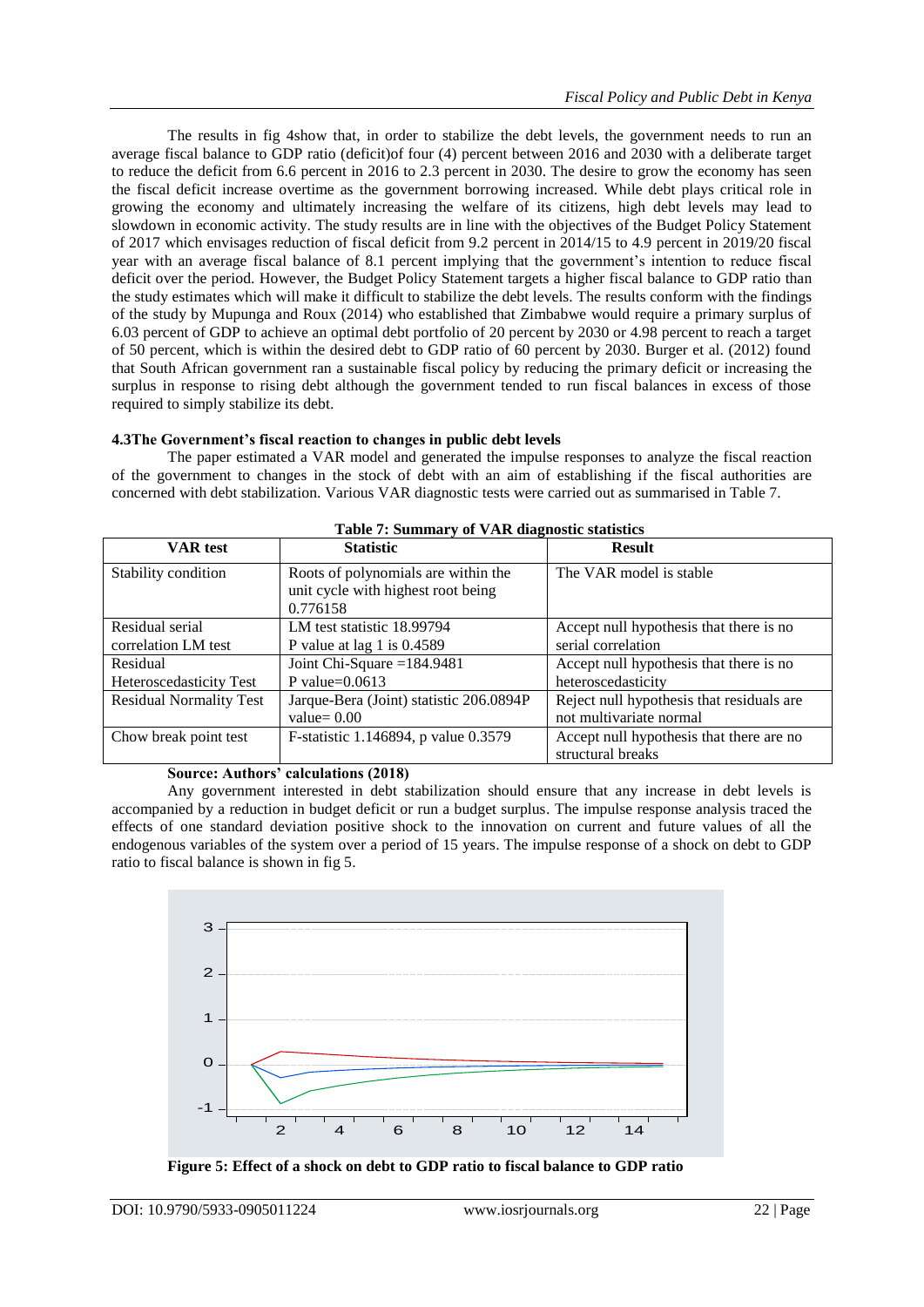Fig 5 shows that a one standard deviation shock on debt to GDP ratio resulted to a drop in fiscal balance (high fiscal deficit) in the first two (2) periods followed by a stable time path, which took the fiscal balance to GDP ratio 12 yearsto return to its pre-shock equilibrium position.The resultimplies that the government has been running higher fiscal deficits in response to an increase in the levels of public debt, therefore the fiscal policy has not been responsive to changes in debt levels which is likely to undermine the Government's target to attain fiscal sustainably and ensure public debt sustainability by avoiding debt explosion. The study results differed with the findings of the studies by Bohn (1998), Celasun et al. (2006), Sirengo (2008) and Burger et al. (2012) which established a positive response of primary balances to increase in the levels of public debt. However, the study results conformed with findings by Melou et al. (2014) who established a negative relationship between debt to GDP ratio and primary balance on the estimated fiscal reaction function implying that the fiscal policy was not a prudent measure because it accelerates the debt problem.

![](_page_11_Figure_2.jpeg)

**Figure 6: Effects of a shock to output gap on fiscal balance to GDP ratio**

Fig 6 showsthe response of fiscal balance to GDP ratio to a shock on output gap and it implies that one standard deviation shock on output gap resulted to a drop in fiscal balance (high fiscal deficit) in the first two (2) periods after which the shock started to increase the fiscal balance to GDP ratio. The shock took the fiscal balance to GDP ratio 14 years to return to its pre-shock equilibrium position.The behavior of the output gap reveals that a unit increase in output gap (high actual GDP growth) resulted to a reduction in fiscal balance to GDP ratio (High fiscal deficit). This means that the fiscal policy has been expansionary in times of high economic growth denoting a pro cyclical fiscal policy which does not counter increase in debt levels. The government reacted to an increase in actual GDP growth by running a high fiscal deficit. The results conform with the findings by Izák (2009) but differed with the findings of the studies by Mpatwse et al. (2011) who found the evidence of fiscal policy pro cyclicality in their studies. Mutuku, (2015) established that the reaction of the fiscal authorities was nonsystematic to the increasing debt which is a threat to fiscal sustainability in the long run and that the fiscal policy is cyclical implying that stabilization objective is not considered while conducting the fiscal policy.

#### **V. Conclusions**

This paper has revealed that Kenya has experienced unstable fiscal policy depicted by high and a rising fiscal balance and debt levels which have always surpassed the set targets and that debt stabilization has not been a priority to the government. If the government wishes to stabilize its debt levels, it needs to target to reduce fiscal deficit to GDP ratio to an average of 4percent between 2016 and 2030. The fiscal policy has not been responding adequately to increase in debt levels which may undermine the Government"s efforts to attain fiscal debt sustainability. The behavior of the output gap further revealed that the fiscal policy has been expansionary in times of high economic growth implying a pro cyclical fiscal policy which does not counter increase in debt levels.The paper recommends that the National Assembly should legislate a fiscal law to set the maximum ceiling of fiscal deficit to GDP ratio beyond which the National Treasury cannot exceed in any given time which should be in line with the long term debt strategy to check the public debt to GDP ratio from taking an explosive path. It further recommends that the National Treasury should ensure adherence to fiscal consolidation guidelines. This is informed by the inverse relationship between the behavior of fiscal balance to GDP ratio in response to changes in public debt levels. The paper, however, did not consider the stock flow adjustments as a variable when estimating the fiscal reaction function to determine the response of fiscal authorities to changes in debt to GDP ratio. Stock flow adjustment is the difference between the changes in the